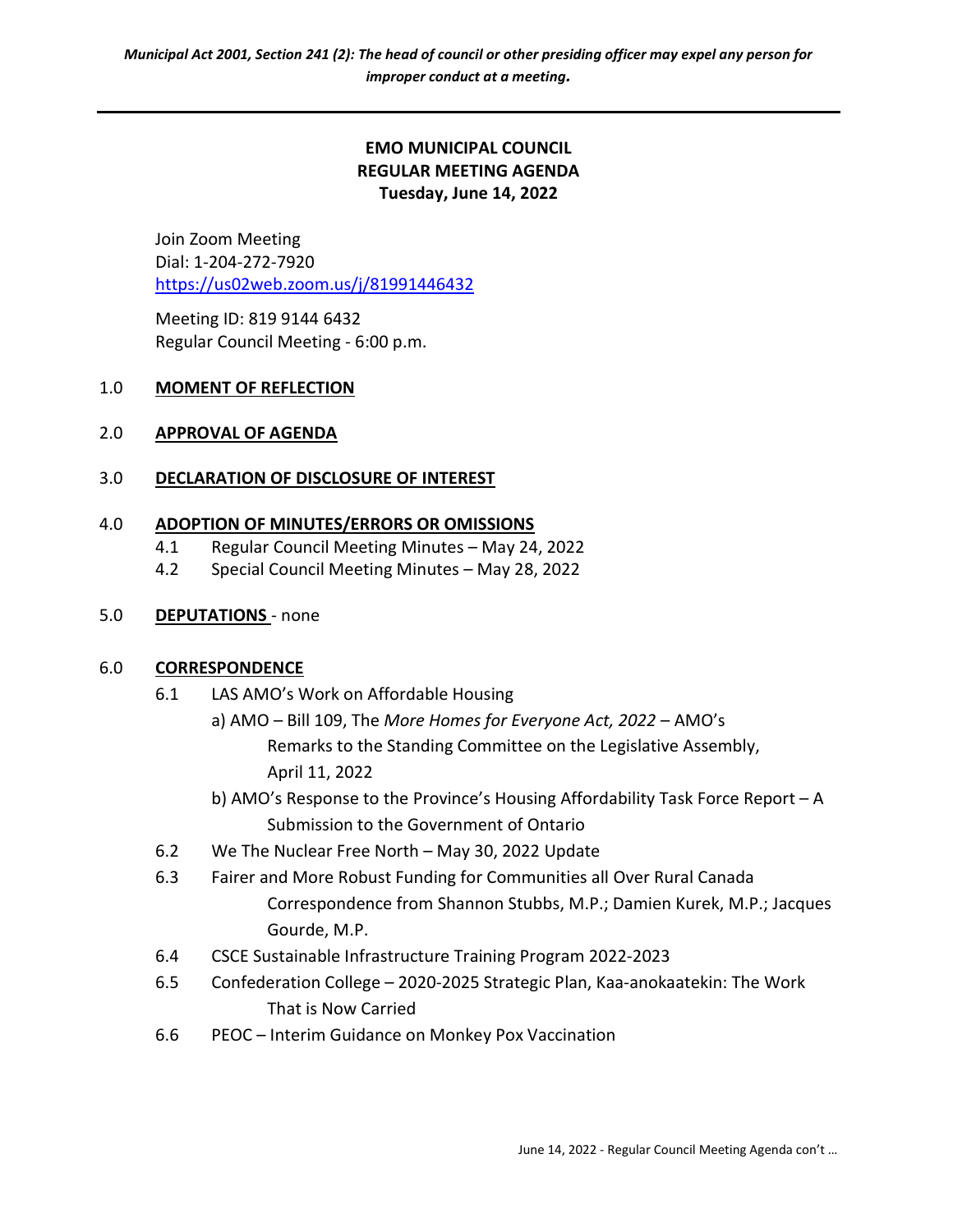## 7.0 MOTIONS/STAFF REPORTS

#### Public Works

7.1 Jason Smith, Public Works Superintendent – June 7, 2022 Report

## Chief Building Official

7.2 Rick Hallam, CBO – May 2022 Building Stats Report

## Administration

- 7.3 Crystal Gray, Interim CAO/Clerk Treasurer June 14, 2022 Report
- 7.4 Financial Report Up to June 10, 2022
- 7.5 NFP Renewal Report Manulife Group Benefits Renewal July 1, 2022

## Water/Waste Water

- 7.6 OCWA Notice of Non-Compliance Waste Water
- 7.7 OCWA 2021 Performance Report for Emo Wastewater Treatment System Revised
- 7.8 OCWA Q1 2022 Financial Summary Emo Water/Wastewater Facilities Q1 2022 - Emo Quarterly Cost Plus Client Report

## Fire Department

7.9 Tyrell Griffith June 8, 2022 Council Report

## 8.0 **COMMITTEE UPDATES**

### Rainy River District Social Services Administration Board

8.1 RRDSSAB Minutes of April 21, 2022

## Northwestern Health Unit

- 8.2 NWHU Board of Health April 22, 2022 Meeting Minutes
- 8.3 NWHU Northwestern Health Unit Levy 2021

### 9.0 RESOLUTIONS/BY-LAWS

- 9.1 By-Law 2022-15 Recurring Accounts
- 9.2 By-Law 2022-16 Veldhuisen Garden Suite Agreement

### 10.0 NEW and UNFINISHED BUSINESS

### 11.0 ADDITIONS TO AGENDA